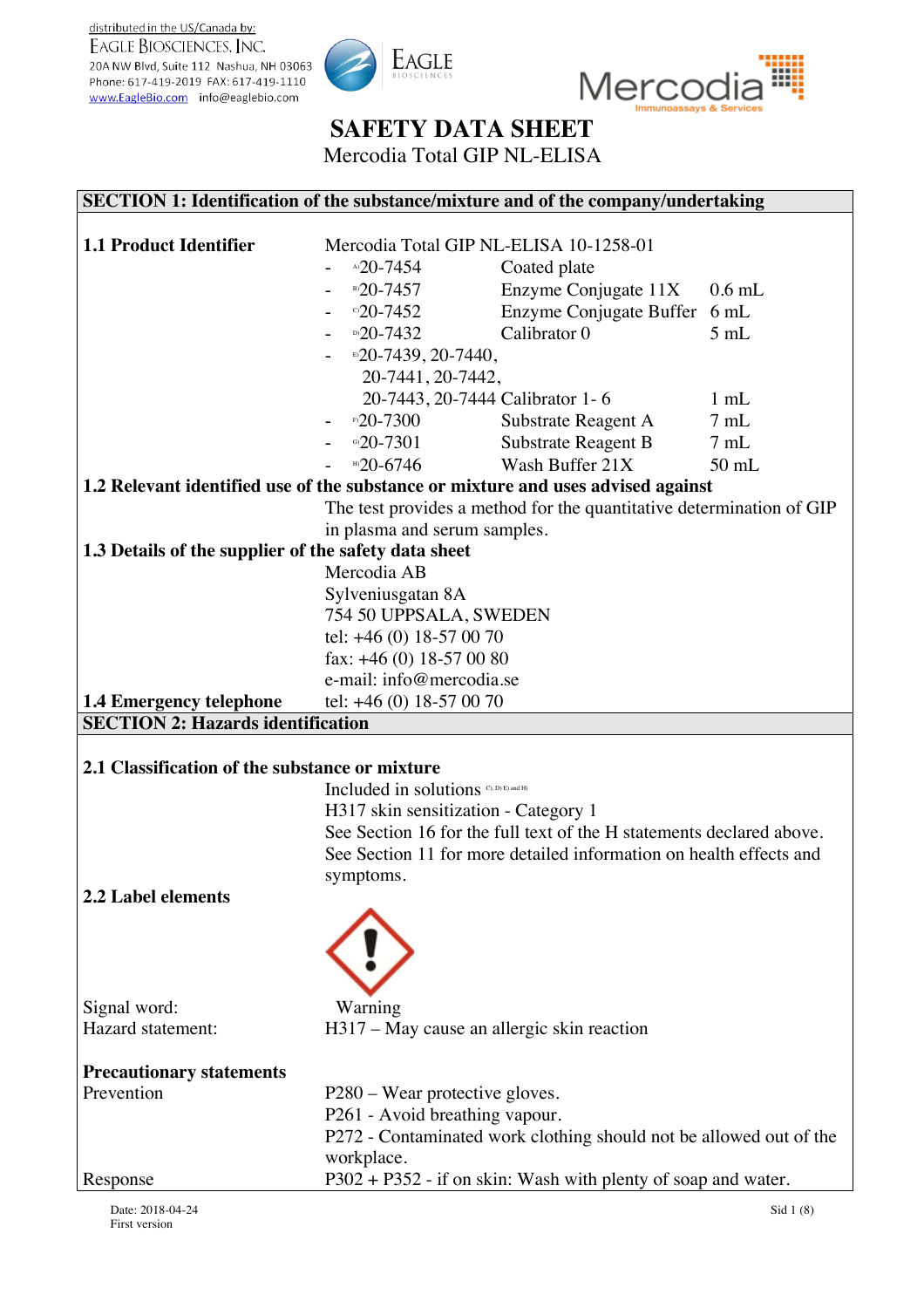

|                                                                                 |                      | $\overline{P}333 + \overline{P}313$ - If skin irritation or rash occurs: Get medical                                      |
|---------------------------------------------------------------------------------|----------------------|---------------------------------------------------------------------------------------------------------------------------|
|                                                                                 |                      |                                                                                                                           |
|                                                                                 | attention.           |                                                                                                                           |
| Storage                                                                         | Not applicable.      |                                                                                                                           |
| Disposal                                                                        |                      | P501 - Dispose of contents and container in accordance with all                                                           |
| local, regional, national and international regulations.                        |                      |                                                                                                                           |
| Hazardous ingredients                                                           |                      | 5-chloro-2-methyl-4-isothiazolin-3-one [EC no. 247-500-7] and 2-<br>methyl-2H-isothiazol-3-one [EC no. 220-239-6] $(3:1)$ |
| Supplemental label elements                                                     | Not applicable       |                                                                                                                           |
| <b>Special packaging requirements</b>                                           |                      |                                                                                                                           |
| Tactile warning of danger                                                       | Not applicable       |                                                                                                                           |
| 2.3 Other hazards                                                               |                      |                                                                                                                           |
|                                                                                 | None known           |                                                                                                                           |
|                                                                                 |                      |                                                                                                                           |
| <b>SECTION 3: Composition / information on ingredients</b>                      |                      |                                                                                                                           |
| 3.2 Mixtures                                                                    |                      |                                                                                                                           |
| <b>Hazardous ingredients:</b>                                                   |                      |                                                                                                                           |
|                                                                                 |                      |                                                                                                                           |
| <b>Kathon CG</b> <sup>2)</sup>                                                  | Conc %               | <b>Classification</b> <sup>10</sup>                                                                                       |
| Index-No: 613-167-00-5                                                          | $0.15$ <sup>2)</sup> | Acute Toxicity 3; H331                                                                                                    |
| CAS-No: 55965-84-9                                                              |                      | Acute Toxicity 3; H311                                                                                                    |
| $EC-No: -$                                                                      |                      | Acute Toxicity 3; H301                                                                                                    |
|                                                                                 |                      | Skin Corrosion 1B; H314                                                                                                   |
|                                                                                 |                      | Skin Sensitisation 1; H317                                                                                                |
|                                                                                 |                      | Aquatic Acute 1; H400                                                                                                     |
|                                                                                 |                      | Aquatic Chronic 1; H410                                                                                                   |
|                                                                                 |                      |                                                                                                                           |
| 1)                                                                              |                      | Classification according to (EC)1272/2008. See description of Hazard statements and                                       |
| precautionary statements in section 16.                                         |                      |                                                                                                                           |
| Included in solutions $\circ$ , $\circ$ , $\circ$ , $\circ$ and $\circ$ .<br>2) |                      |                                                                                                                           |
|                                                                                 |                      | Kathon CG is a mixture of substances where two of the components, 5-chloro-2-methyl-                                      |
|                                                                                 |                      | 4-isothiazolin-3-one (EG-nr 247-500-7) and 2-methyl-2H-isothiazol-3-one (EG-nr 220-239-6), in                             |
|                                                                                 |                      | a mixture with the proportion 3:1 has a CAS No 55965-84-9. The content of this mixture in the                             |
|                                                                                 |                      | Kathon CG is 1.5 w-% which gives the content of 0.0023 w-% of the dangerous mixture in the                                |
| product.                                                                        |                      |                                                                                                                           |
|                                                                                 |                      |                                                                                                                           |
| <b>SECTION 4: First aid measures</b>                                            |                      |                                                                                                                           |
| 4.1 Description of first aid measures<br><b>Inhalation:</b>                     |                      |                                                                                                                           |
|                                                                                 |                      | Breathe fresh air and rest. If breathing is difficult, give oxygen.                                                       |
| <b>Skin contact:</b>                                                            | water.               | Remove contaminated clothing. Wash the affected area with soap and                                                        |
| Eye contact:                                                                    |                      | Rinse immediately with copious amount of water for at least 15                                                            |
|                                                                                 |                      | minutes with the eyelid held wide open. Consult a doctor if symptoms                                                      |
|                                                                                 | persist.             |                                                                                                                           |
|                                                                                 |                      |                                                                                                                           |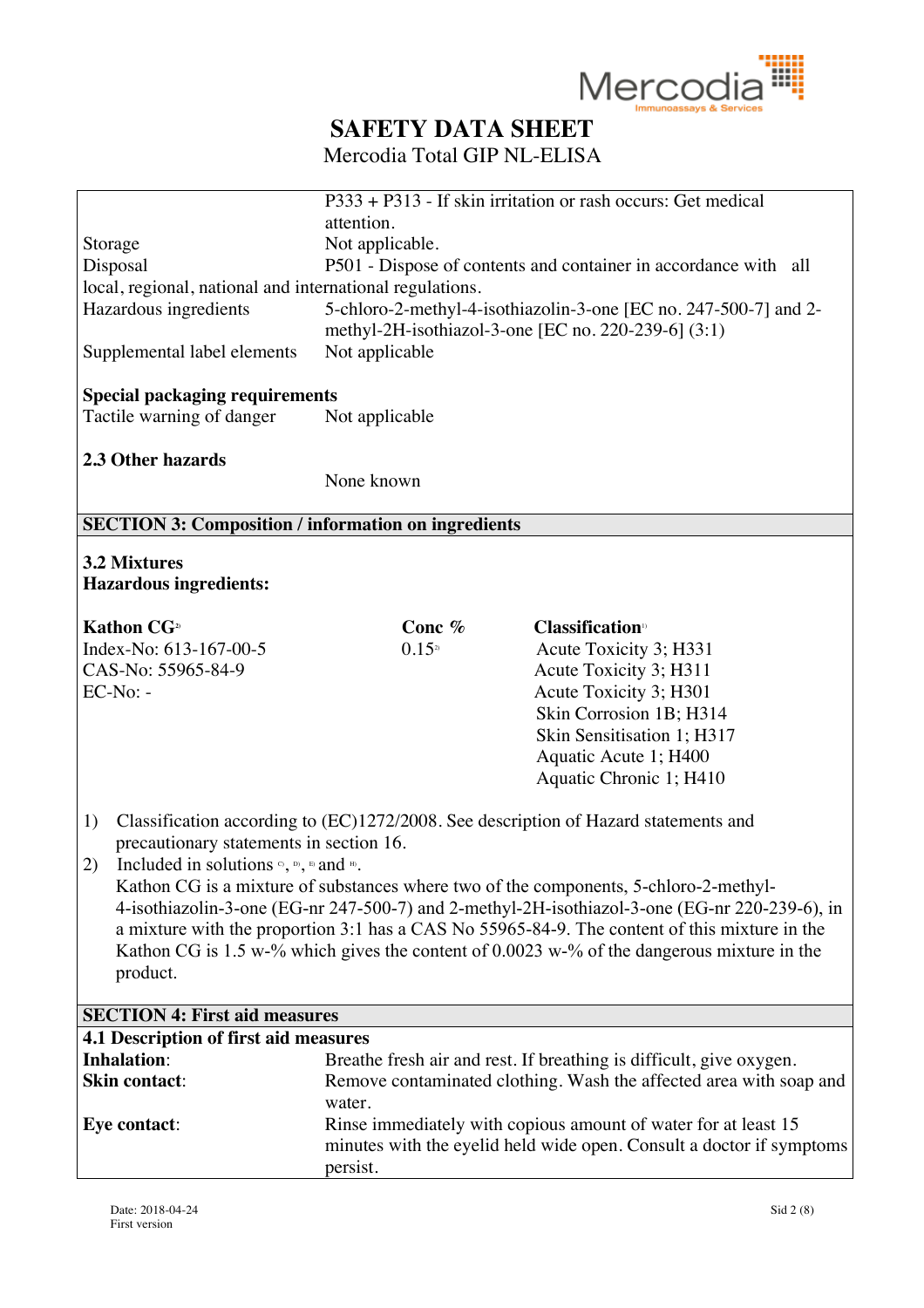

| <b>Ingestion:</b>                                         | Rinse mouth and throat with water. Consult a doctor if symptoms                |
|-----------------------------------------------------------|--------------------------------------------------------------------------------|
|                                                           | persist. Never give anything to drink / eat to an unconscious person.          |
|                                                           |                                                                                |
|                                                           | 4.2 Most important symptoms and effects, both acute and delayed                |
| <b>Potential acute health effects</b>                     |                                                                                |
| Eye contact:                                              | No known significant effects or critical hazards                               |
| Inhalation:                                               | No known significant effects or critical hazards                               |
| Skin contact:                                             | May cause an allergic skin reaction                                            |
| Ingestion:                                                | No known significant effects or critical hazards                               |
|                                                           | 4.3 Indication of any immediate medical attention and special treatment needed |
| Notes to physician:                                       | Treat symptomatically. Contact poison treatment specialist                     |
|                                                           | immediately if large quantities have been ingested or inhaled.                 |
|                                                           |                                                                                |
| Specific treatments:                                      | No specific treatment.                                                         |
| <b>SECTION 5: Fire-fighting measures</b>                  |                                                                                |
|                                                           |                                                                                |
| 5.1 Extinguishing media                                   |                                                                                |
|                                                           | Water, carbon dioxide, powder, foam.                                           |
| 5.2 Special hazards arising from the substance or mixture |                                                                                |
|                                                           | Decomposition products may include the following materials:                    |
|                                                           | carbon dioxide and carbon monoxide                                             |
| 5.3 Advice for firefighters                               |                                                                                |
|                                                           | No action shall be taken involving any personal risk or without                |
|                                                           | suitable training.                                                             |
|                                                           |                                                                                |
| <b>SECTION 6: Accidental release measures</b>             |                                                                                |
|                                                           |                                                                                |
|                                                           | 6.1 Personal precautions, protective equipment and emergency procedures        |
|                                                           | See "Precautions for safe handling", section 7.1 and "Exposure                 |
|                                                           | controls" section 8.2.                                                         |
| <b>6.2 Environmental precautions</b>                      |                                                                                |
|                                                           | Avoid dispersal of spilled material and runoff and contact with soil,          |
|                                                           | waterways, drains and sewers.                                                  |
| 6.3 Methods and material for containment and cleaning up  |                                                                                |
|                                                           | Clean up with absorbent paper and dispose of in a sealed container.            |
| <b>6.4 Reference to other sections</b>                    |                                                                                |
|                                                           | See Section 1 for emergency contact information.                               |
|                                                           | See Section 8 for information on appropriate personal protective               |
|                                                           | equipment.                                                                     |
|                                                           |                                                                                |
|                                                           | For current waste regulations, see section 13.                                 |
|                                                           |                                                                                |
|                                                           |                                                                                |
|                                                           |                                                                                |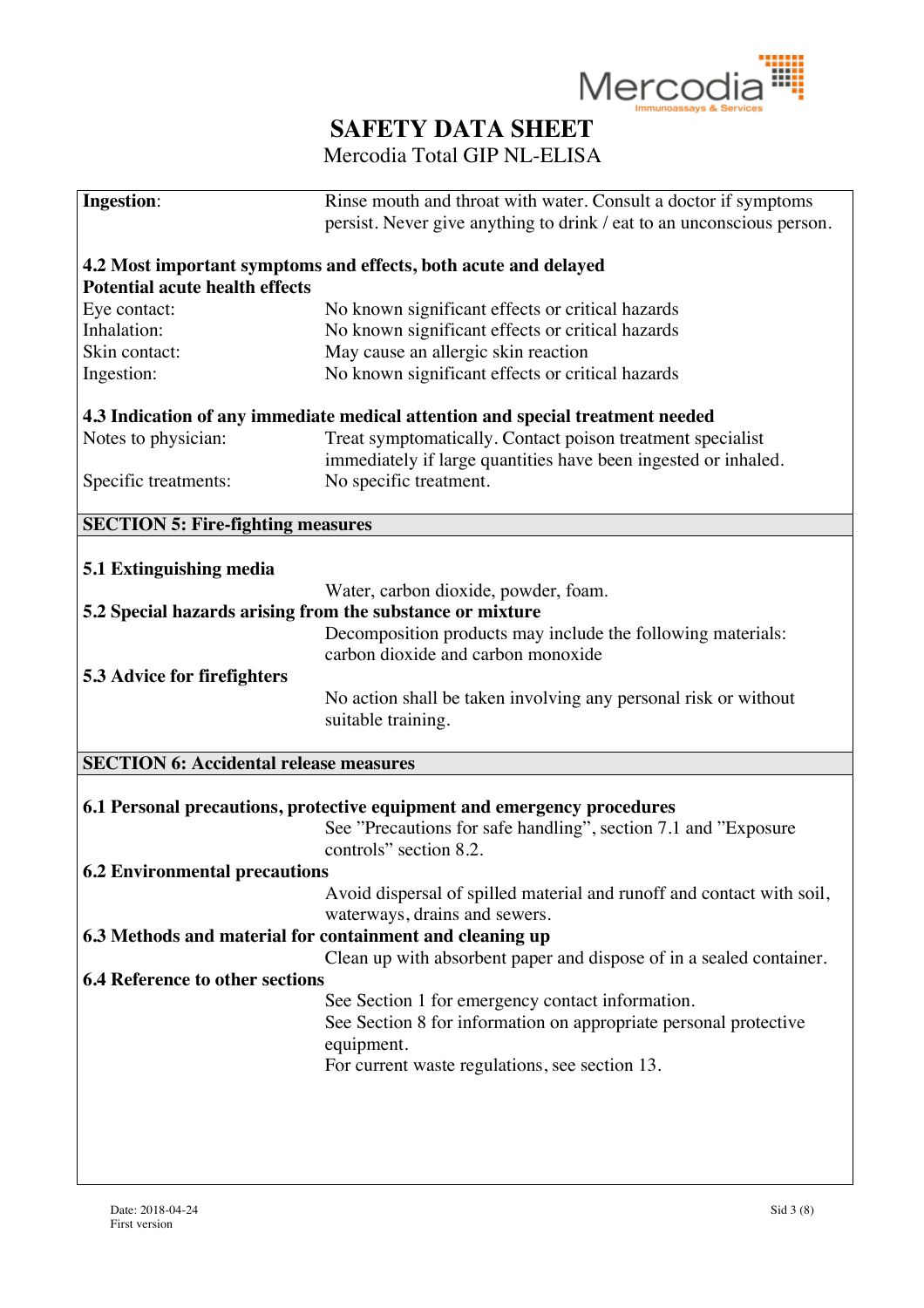

Mercodia Total GIP NL-ELISA

### **SECTION 7: Handling and storage**

| 7.1 Precautions for safe handling |                                                                      |  |
|-----------------------------------|----------------------------------------------------------------------|--|
|                                   | Put on appropriate personal protective equipment (see Section 8).    |  |
|                                   | Ensure good ventilation. Direct physical contact with all components |  |
|                                   | in this product should be avoided.                                   |  |
|                                   | 7.2 Conditions for safe storage, including any incompabilities       |  |
|                                   | Keep container tightly closed and at 2-8°C.                          |  |
| $\sqrt{7.3}$ Specific end use(s)  |                                                                      |  |
|                                   | Industrial applications. Professional applications.                  |  |

### **SECTION 8: Exposure control/personal protection**

#### **8.1 Control parameters**

The mixture contains no substances with occupational exposure limits.

#### **8.2 Exposure controls**

|                                | Ensure good ventilation. Avoid, if possible, direct contact with the                                                                                             |
|--------------------------------|------------------------------------------------------------------------------------------------------------------------------------------------------------------|
|                                | product. An emergency shower and/or an eye bath                                                                                                                  |
|                                | should be available in the workplace.                                                                                                                            |
| <b>Engineering controls:</b>   | Not applicable for the mixtures.                                                                                                                                 |
| <b>Eye/face protection:</b>    | Use chemical safety goggles where splashing is possible.                                                                                                         |
| <b>Skin protection</b>         |                                                                                                                                                                  |
| <b>Hand protection:</b>        | Chemical resistant gloves (butyl rubber, PE or PVC) may be used if<br>risk of direct contact may occur.                                                          |
| <b>Respiratory protection:</b> | Based on the hazard and potential for exposure, select a respirator<br>that meets the appropriate standard or certification.                                     |
| <b>Thermal hazards:</b>        | None known                                                                                                                                                       |
| <b>Environmental exposure</b>  |                                                                                                                                                                  |
| controls:                      | Emissions from ventilation or work process equipment should be<br>checked to ensure they comply with the requirements of<br>environmental protection legislation |

#### **SECTION 9: Physical and chemical properties**

#### **9.1 Information on basic physical and chemical properties**

| Appearance:                                      | B), C), D), F), G), and H) Liquid, A) and E) Solid             |
|--------------------------------------------------|----------------------------------------------------------------|
| <b>Colour:</b>                                   | B), F), G) and H)Colourless CBlue and D) and E) Yellow.        |
| Odour:                                           | <b>Odourless</b>                                               |
| <b>Odour threshold:</b>                          | Not available.                                                 |
| $\mathbf{p}$ H:                                  | F) and G) appr. 9. B), C) and H) appr. $7$ , D) and E) appr. 6 |
| Melting point/Freezing point: Approximately 0 °C |                                                                |
| Initial boiling point and                        |                                                                |
| boiling range:                                   | Approximately $100 °C$                                         |
| Flash Point $(^{\circ}C)$                        | Not available.                                                 |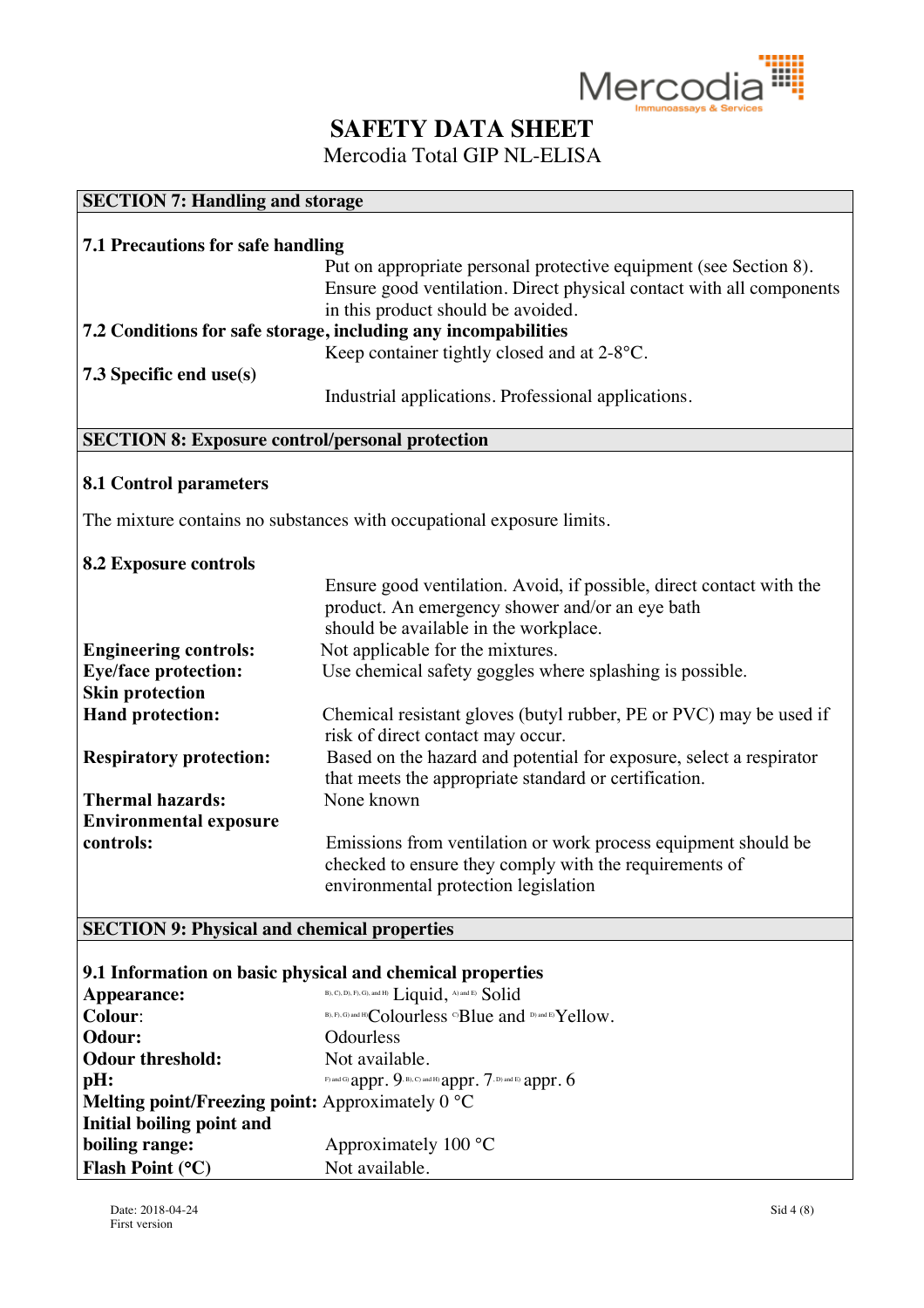

| <b>Evaporation rate:</b>                     | Not available.                                                       |
|----------------------------------------------|----------------------------------------------------------------------|
| <b>Flammability (solid, gas):</b>            | Not available.                                                       |
| <b>Upper/lower flammability</b>              |                                                                      |
| or explosive limits:                         | Not available.                                                       |
| Vapour pressure:                             | Not available.                                                       |
| Vapour density:                              | Not available.                                                       |
| <b>Relative Density (g/cm<sup>3</sup>)</b>   | Appr. 1.                                                             |
| <b>Solubility (ies):</b>                     | Soluble in water                                                     |
| <b>Partition coefficient;</b>                |                                                                      |
| N-octanol/water:                             | Not available.                                                       |
| <b>Auto-ignition temperature:</b>            | Not available.                                                       |
| <b>Decomposition temperature:</b>            | Not available.                                                       |
| <b>Viscosity:</b>                            | Not available.                                                       |
| <b>Explosive properties:</b>                 | Not available.                                                       |
| <b>Oxidising properties:</b>                 | Not available.                                                       |
|                                              |                                                                      |
| <b>9.2 Other information</b>                 |                                                                      |
|                                              | No additional information.                                           |
|                                              |                                                                      |
| <b>SECTION 10: Stability and reactivity</b>  |                                                                      |
| <b>10.1 Reactivity</b>                       | No specific test data related to reactivity available for this       |
|                                              | product or its ingredients                                           |
| <b>10.2 Chemical stability</b>               | Stable under normal conditions.                                      |
| 10.3 Possibility of                          |                                                                      |
| hazardous reactions                          | Under normal conditions of storage and use, hazardous reactions will |
|                                              | not occur                                                            |
| <b>10.4 Conditions to avoid</b>              | No specific data                                                     |
| 10.5 Incompatible materials                  | May react or be incompatible with oxidizing materials.               |
| 10.6 Hazardous decomposition                 |                                                                      |
| products                                     | Under normal conditions of storage and use, hazardous                |
|                                              | decomposition products should not be produced.                       |
|                                              |                                                                      |
| <b>SECTION 11: Toxicological information</b> |                                                                      |
| 11.1 Information on toxicological effects    |                                                                      |
|                                              |                                                                      |
| <b>Acute toxicity</b>                        | 5-chloro-2-methyl-4-isothiazolin-3-one (EG-nr 247-500-7) and 2-      |
|                                              | methyl-2H-isothiazol-3-one (EG-nr 220-239-6), in a mixture with the  |
|                                              | proportion 3:1, LD50 Oral, Rat, Dose 53 mg/kg                        |
| <b>Irritation</b>                            | 5-chloro-2-methyl-4-isothiazolin-3-one (EG-nr 247-500-7) and 2-      |
|                                              | methyl-2H-isothiazol-3-one (EG-nr 220-239-6), in a mixture with the  |
|                                              | proportion 3:1. Not available.                                       |
| <b>Sensitization</b>                         | 5-chloro-2-methyl-4-isothiazolin-3-one (EG-nr 247-500-7) and 2-      |
|                                              | methyl-2H-isothiazol-3-one (EG-nr 220-239-6), in a mixture with the  |
|                                              | proportion 3:1, Possible risk for allergic reaction may occur.       |
| <b>Repeated dose toxicity</b>                | Not available.                                                       |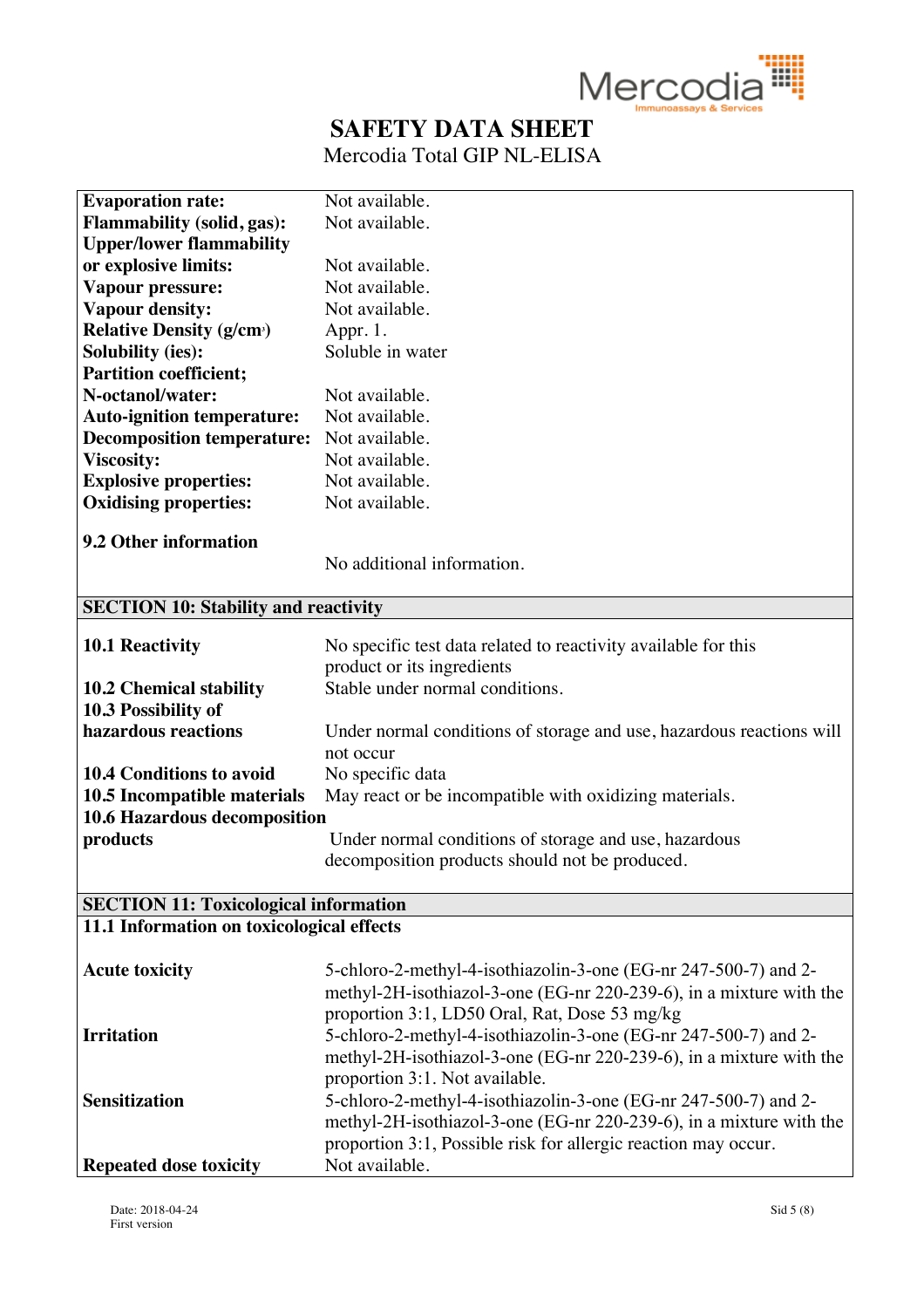

| Carcinogenicity                            | Not available.                                                                                                                                                                                                                                                                                                                                                                                                                                                                                                                                                                                                                                                                                                                                                                |
|--------------------------------------------|-------------------------------------------------------------------------------------------------------------------------------------------------------------------------------------------------------------------------------------------------------------------------------------------------------------------------------------------------------------------------------------------------------------------------------------------------------------------------------------------------------------------------------------------------------------------------------------------------------------------------------------------------------------------------------------------------------------------------------------------------------------------------------|
| <b>Mutagenicity</b>                        | Not available.                                                                                                                                                                                                                                                                                                                                                                                                                                                                                                                                                                                                                                                                                                                                                                |
| <b>Toxicity for reproduction</b>           | Not available.                                                                                                                                                                                                                                                                                                                                                                                                                                                                                                                                                                                                                                                                                                                                                                |
|                                            | Potential acute health effects 5-chloro-2-methyl-4-isothiazolin-3-one (EG-nr 247-500-7) and 2-<br>methyl-2H-isothiazol-3-one (EG-nr 220-239-6), in a mixture with                                                                                                                                                                                                                                                                                                                                                                                                                                                                                                                                                                                                             |
|                                            | the proportion 3:1.                                                                                                                                                                                                                                                                                                                                                                                                                                                                                                                                                                                                                                                                                                                                                           |
| Eye contact                                | No known significant effects or critical hazards.                                                                                                                                                                                                                                                                                                                                                                                                                                                                                                                                                                                                                                                                                                                             |
| Inhalation                                 | No known significant effects or critical hazards.                                                                                                                                                                                                                                                                                                                                                                                                                                                                                                                                                                                                                                                                                                                             |
| Skin contact                               | May cause an allergic skin reaction.                                                                                                                                                                                                                                                                                                                                                                                                                                                                                                                                                                                                                                                                                                                                          |
| Ingestion                                  | No known significant effects or critical hazards.                                                                                                                                                                                                                                                                                                                                                                                                                                                                                                                                                                                                                                                                                                                             |
| <b>SECTION 12: Ecological information</b>  |                                                                                                                                                                                                                                                                                                                                                                                                                                                                                                                                                                                                                                                                                                                                                                               |
| 12.1 Toxicity                              |                                                                                                                                                                                                                                                                                                                                                                                                                                                                                                                                                                                                                                                                                                                                                                               |
|                                            | Data not available for the mixture. Is judged to be of low toxicity to<br>aquatic organism.                                                                                                                                                                                                                                                                                                                                                                                                                                                                                                                                                                                                                                                                                   |
| 12.2 Persistence and degradability         |                                                                                                                                                                                                                                                                                                                                                                                                                                                                                                                                                                                                                                                                                                                                                                               |
|                                            | Data not available for the mixture. The product contains mainly<br>water. For the inorganic substances, existing in very small amounts,<br>there are no criteria for biodegradability.                                                                                                                                                                                                                                                                                                                                                                                                                                                                                                                                                                                        |
| 12.3 Bioaccumulative potential             |                                                                                                                                                                                                                                                                                                                                                                                                                                                                                                                                                                                                                                                                                                                                                                               |
|                                            | Not available.                                                                                                                                                                                                                                                                                                                                                                                                                                                                                                                                                                                                                                                                                                                                                                |
|                                            |                                                                                                                                                                                                                                                                                                                                                                                                                                                                                                                                                                                                                                                                                                                                                                               |
| 12.4 Mobility in soil                      | Not available.                                                                                                                                                                                                                                                                                                                                                                                                                                                                                                                                                                                                                                                                                                                                                                |
| 12.5 Results of PBT and vPvB assessment    |                                                                                                                                                                                                                                                                                                                                                                                                                                                                                                                                                                                                                                                                                                                                                                               |
|                                            | Not applicable.                                                                                                                                                                                                                                                                                                                                                                                                                                                                                                                                                                                                                                                                                                                                                               |
| 12.6 Other adverse effects                 |                                                                                                                                                                                                                                                                                                                                                                                                                                                                                                                                                                                                                                                                                                                                                                               |
|                                            | No known significant effects or critical hazards.                                                                                                                                                                                                                                                                                                                                                                                                                                                                                                                                                                                                                                                                                                                             |
|                                            |                                                                                                                                                                                                                                                                                                                                                                                                                                                                                                                                                                                                                                                                                                                                                                               |
| <b>SECTION 13: Disposal considerations</b> |                                                                                                                                                                                                                                                                                                                                                                                                                                                                                                                                                                                                                                                                                                                                                                               |
| <b>13.1 Waste treatment methods</b>        |                                                                                                                                                                                                                                                                                                                                                                                                                                                                                                                                                                                                                                                                                                                                                                               |
| <b>Product:</b>                            | Discarded product (incl. Contaminated packaging) and related waste<br>is not hazardous waste acc. to current waste legislation. For disposal<br>contact approved waste Management Company. Requirements for<br>certain permission exists – see current waste legislation.<br>Propose EWC-code: 18 01 07 Wastes from natural care, diagnosis,<br>treatment or prevention of disease in humans, chemicals other than<br>those mentioned in 180106.<br>Note! In used kit there might be a plastic plate with rests of blood<br>which can be allotted an EWC-code 18 01 03 Wastes from natural<br>care, diagnosis, treatment on prevention of disease in humans, waste<br>whose collection and disposal is subject to special requirements in<br>view of prevention of infection. |
| Packaging:                                 |                                                                                                                                                                                                                                                                                                                                                                                                                                                                                                                                                                                                                                                                                                                                                                               |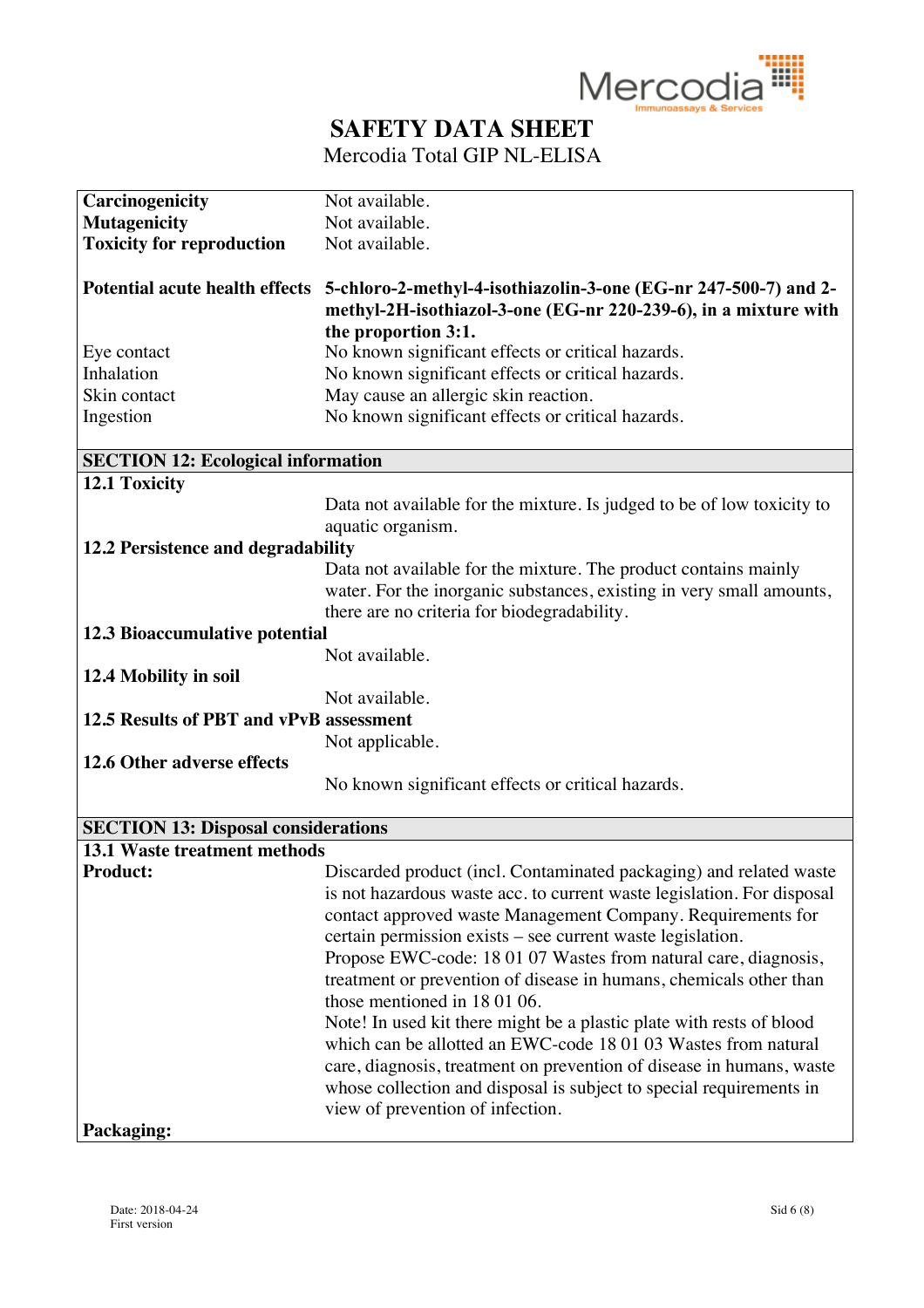

| <b>Methods of disposal:</b><br><b>Special precautions:</b>                                                   | The generation of waste should be avoided or minimized wherever<br>possible. Waste packaging should be recycled. Incineration or landfill<br>should only be considered when recycling is not feasible.<br>This material and its container must be disposed of in a safe way.<br>Empty containers or liners may retain some product residues. Avoid<br>dispersal of spilt material and runoff and contact with soil,<br>waterways, drains and sewers. |
|--------------------------------------------------------------------------------------------------------------|------------------------------------------------------------------------------------------------------------------------------------------------------------------------------------------------------------------------------------------------------------------------------------------------------------------------------------------------------------------------------------------------------------------------------------------------------|
| <b>SECTION 14: Transport information</b>                                                                     |                                                                                                                                                                                                                                                                                                                                                                                                                                                      |
| <b>Regulatory information</b><br><b>ADR/RID / IMDG / IATA</b><br><b>14.6 Special precautions</b><br>for user | Not regulated<br>Transport within user's premises: always transport in closed<br>containers that are upright and secure. Ensure that persons<br>transporting the product know what to do in the event of an<br>accident or spillage.                                                                                                                                                                                                                 |
|                                                                                                              | 14.7 Transport in bulk according to Annex II of MARPOL and the IBC code<br>Not available.                                                                                                                                                                                                                                                                                                                                                            |
| <b>SECTION 15: Regulatory information</b>                                                                    |                                                                                                                                                                                                                                                                                                                                                                                                                                                      |
| mixture<br>authorization Annex XIV                                                                           | 15.1 Safety, health and environmental regulations/legislation specific for the substance or<br>EU Regulation (EC) No. 1907/2006 (REACH) Annex XIV - List of substances subject to<br>None of the components are listed                                                                                                                                                                                                                               |
| <b>Substances of very high concerns</b>                                                                      | None of the components are listed                                                                                                                                                                                                                                                                                                                                                                                                                    |
| <b>National inventory:</b>                                                                                   | United States: All components are listed or exempted.                                                                                                                                                                                                                                                                                                                                                                                                |
| 15.2 Chemical safety assessment                                                                              | This product contains substances for which Chemical Safety<br>Assessments might still be required.                                                                                                                                                                                                                                                                                                                                                   |
| <b>SECTION 16: Other information</b>                                                                         |                                                                                                                                                                                                                                                                                                                                                                                                                                                      |
| Revised in section $(-s)$ :<br>Key literature references and sources for data:                               | First version.                                                                                                                                                                                                                                                                                                                                                                                                                                       |
|                                                                                                              | (EC) 1272/2008, Supplier's SDS                                                                                                                                                                                                                                                                                                                                                                                                                       |
| List of hazard statements and precautionary statements:<br>$=$ Toxic if inhaled.<br>H331                     |                                                                                                                                                                                                                                                                                                                                                                                                                                                      |